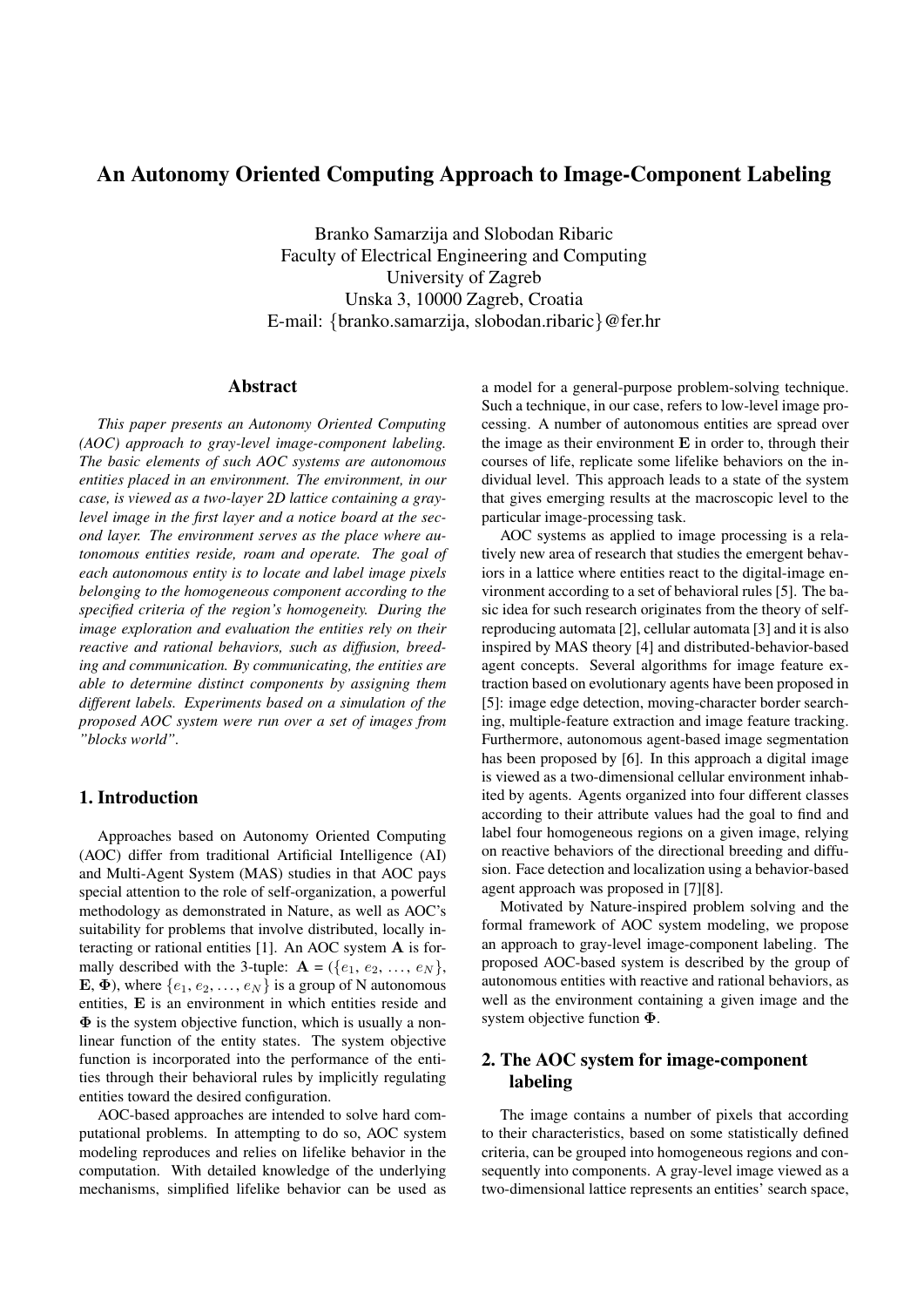and that it is the main part of the AOC system's environment. Autonomous entities have a goal to visit, evaluate and mark all the pixels that satisfy the criteria of homogeneity. After that, based on communication among the entities, according to 8-neighborhood connectivity, the marked regions are transformed into components with different labels.

#### 2.1. Environment

The environment E serves as the domain in which the autonomous entities roam [1]. It contains an internal representation of the problem in the form of a virtual landscape encapsulating all the accessible knowledge and information associated with the problem's structure. For the componentlabeling problem environment E is characterized as a twolayer two-dimensional (2D) lattice of size  $W \times H$  containing a gray-level image in the first layer  $E_1$ . The layer  $E_0$ , called a notice board, consists of a 2D lattice of memory cells (Fig. 1). The notice board holds a socially shared



**Figure 1. Environment** E

memory in the form of a blackboard that is used by all the entities for the purpose of information interchange. In our case the notice board is also used for storing the final result of the component-labeling process.

While roaming from pixel to pixel entities read information from the notice board associated with the pixel at which they are temporarily located and adjust their behavior accordingly (see the algorithm in Fig. 2). Entities also have the ability to leave information at the notice board for the other entities that could possibly visit the same pixel in the future. For the component-labeling problem the entities leave certain patterns called labels that denote different components in the image. After the communication activities of the entities, labels remaining in the notice board represent the final solution of the component-labeling process.

The third main aspect of the environment is that it keeps a central clock that helps to synchronize the behaviors of all the autonomous entities.

#### 2.2. System objective function

The system objective function  $\Phi$  for image-component labeling is defined as a state-oriented function and it maps a multi-set of the internal states of all the entities at the given cycle of the central clock into a set of integer values Z:

$$
\mathbf{\Phi}^{(cycle)} : IS^{\infty} \to \mathbf{Z},\tag{1}
$$

where  $IS^{\infty}$  denotes a multi-set of  $IS = \{active,$ communicable, sleep, dead} and Z is a set of integers. Mapping  $\Phi(internal\_state)^{(cycle)}$  returns the number of

entities with an internal state equal to *internal state*, where  $internal\_state \in IS$ , at the given central clock cycle (cycle =  $1, 2, 3, \ldots$ ). The goal values of the system objective function for the image-component labeling are  $\mathbf{\Phi}(active)^{(cycle)} = 0$  and  $\mathbf{\Phi}(communicable)^{(cycle)} = 0$ . These values define the end of any entity activity in the system A.

### 2.3. Entities

Autonomous entities, based on a simultaneous interaction with their local part of an environment E, have the ability to make changes on it. The local part of the environment E represents an area in which the entity has the ability to sense and read information contained in the environment necessary to assess its further actions. While doing so, an individual autonomous entity can be viewed as an automaton dynamically governed by its behaviors B, to either reactively or deliberatively operate in its environment [5].

Each entity is formally described by the 3-tuple  $(S, F, B)$ , where S describes the state of the entity, F is the entity's evaluation function, and B is the collection of behaviors performed by the entity.

Entity's state S: The state of the entity is defined as follows:

$$
\mathbf{S} = (internal\_state, age, p, m, L_s), \tag{2}
$$

where:

internal\_state – defines the entity's internal state, which can be: *active* is the initial state in which the entity stays while roaming from pixel to pixel and performing pixel evaluation; communicable is the state that the entity enters when it finds an unmarked pixel which is evaluated as logical "*true*" by the evaluation function F (i.e., the pixel belongs to the homogeneous region). The entity will stay in this state while applying communication behavior with its neighbors in order to determine the unique component label; sleep is the state that the entity enters when the component label is determined; dead is the state that entity enters when its age exceeds its lifespan. Such an entity is not utilizable for further image processing, so it is removed from the environment E.

age - entity's age. All entities initially placed in the system or created as a result of performing self-reproduction behavior from its parent have initial ages set to zero. The entity's age is incremented during the performance of each type of behavior from the B except the interaction by communication with its neighbors. During communication with its neighbors the entity's ages are frozen (i.e., they are constant over time).

 $p$  – entity's position in the environment **E**. Since all the entities are operating on the pixels this parameter represents the coordinates of the pixel at which the entity is temporarily located.

 $m$  - entity's memory. A memory provides the entity's ability to store information obtained by communication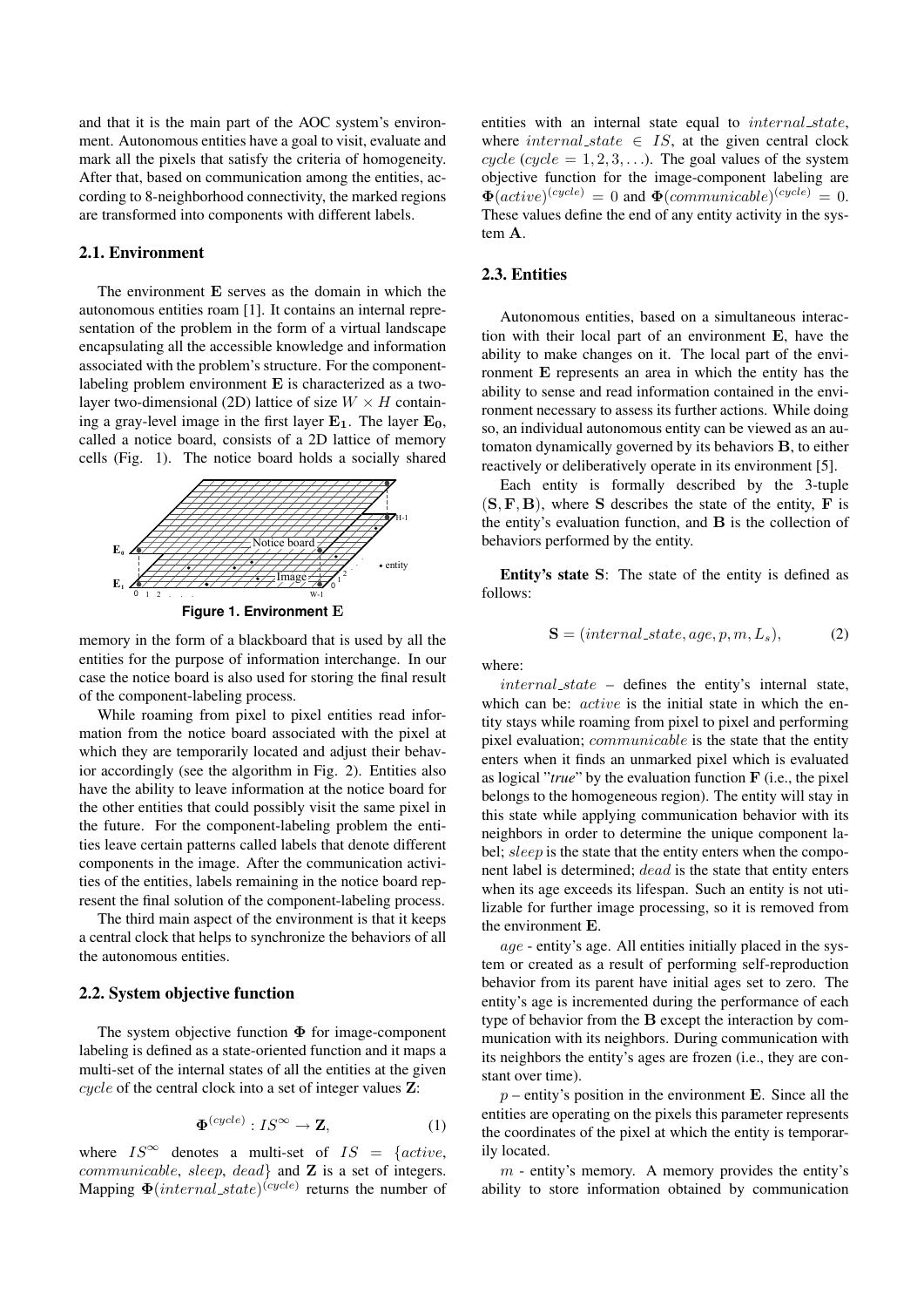with its neighbors during the component-labeling process. The memory is initially empty.

 $L<sub>s</sub>$  - entity's lifespan. When the entity's age reaches  $L<sub>s</sub>$ as a threshold value, an entity changes its state to dead and vanishes from the environment E. This parameter can be viewed as a measure of how much work the entity could perform before it dies.

Entity's evaluation function F: In order to assess if a pixel at which it is currently positioned belongs to the homogeneous region an entity performs the evaluation function F on its local part of the environment E. The local part of the environment E for an entity  $e_k$  is defined as a square region centered at the entity's current pixel position, denoted by  $e_k.p$  with radius R using  $L_{\infty}$  norm.

It is assumed that the homogeneity of the local part of the entity's environment  $E$  (i.e., the image segment) can be specified using the criterion for homogeneity. This criterion is based on the relative contrast, the regional mean and the regional standard deviation of the gray-level intensity (like in [6]). The evaluation function performed by an entity  $e_k$  located at the pixel  $e_k \cdot p$ , where  $e_k \cdot p = (i, j)$ ,  $i = 0, 1, 2, \ldots, W - 1$  and  $j = 0, 1, 2, \ldots, H - 1$ , is expressed as follows:

$$
\mathbf{F}(e_k.p, R) = non_{contrast\_criterion(i, j)_{(R)}} \wedge mean_{criterion(i, j)_{(R)}} \qquad (3)
$$

$$
\wedge std_criterion(i, j)_{(R)},
$$

where  $\wedge$  denotes logical AND, and R is the radius of the entity's local part of the environment E centered at the pixel  $e_k$ .p using  $L_{\infty}$  norm. The result of the evaluation function F is logical "*true*" or logical "*false*". The non-contrast criterion is expressed as follows:

non-contrast-criterion(i, j)<sub>(R)</sub> =  
\n
$$
\begin{cases}\n \text{true} & \text{if non-contrast}(i, j)_{(R)} \ge \delta \\
 \text{false} & \text{otherwise}\n \end{cases}
$$
\n(4)

$$
non_{\text{1}}\text{contract}(i,j)_{(R)} = \sum_{m=i-R}^{i+R} \sum_{n=j-R}^{j+R} c(i,j,m,n) \quad (5)
$$

$$
c(i,j,m,n) = \begin{cases} 1 & \text{if } |\mathbf{E_1}(i,j) - \mathbf{E_1}(m,n)| \le \eta \\ 0 & \text{otherwise} \end{cases}
$$
(6)

where  $\mathbf{E_1}(i, j)$  denotes the intensity value of the pixel  $(i, j)$ on the given image. The non-contrast criterion specifies the required number of pixels, which should be equal to, or greater than, a predefined constant  $\delta$ , within the entity's local part of the environment E. The mean and the standard deviation criteria can be expressed as follows:

mean-criterion(i, j)<sub>(R)</sub> =  
\n
$$
\begin{cases}\n \text{true} & \text{if mean}(i, j)_{(R)} \in [\mu_1, \mu_2] \\
 \text{false} & \text{otherwise}\n \end{cases}
$$
\n(7)

mean
$$
(i, j)_{(R)} = \frac{1}{(2R+1)^2} \sum_{m=i-R}^{i+R} \sum_{n=j-R}^{j+R} \mathbf{E_1}(m, n)
$$
 (8)

$$
std\_criterion(i, j)_{(R)} =
$$
\n
$$
\begin{cases}\ntrue & \text{if } std(i, j)_{(R)} \in [\lambda_1, \lambda_2] \\
false & \text{otherwise}\n\end{cases}
$$
\n(9)

$$
std(i,j)_{(R)} = (10)
$$

$$
\frac{1}{(2R+1)}\sqrt{\sum_{m=i-R}^{i+R}\sum_{n=j-R}^{j+R}(\mathbf{E_1}(m,n)-mean(i,j)_{(R)})^2}
$$

where  $\mu_1$  and  $\mu_2$  represent the lower and upper positive predefined thresholds for which the mean criterion is evaluated as logical "*true*" if its value falls between those two limits. Otherwise, the mean criterion will be evaluated as logical "*false*".  $\lambda_1$  and  $\lambda_2$  define the lower and upper predefined thresholds for the standard-deviation criterion.

The evaluation function  $\mathbf{F} = "true"$  at the pixel  $e_k$ .p tells the entity that its local part of the environment is homogeneous. In this case the entity changes its state from active to *communicable* and leaves the mark in  $E_0$  at the position  $e_k.p.$ 

Entity behaviors B: The entity behaviors B consist of the following behaviors:  $Diffuse, Self\_reproduce$  and Communication.

 $Dif fuse$  – the entity is performing the reactive behavior  $diffuse$  if an evaluation function  $\bf{F}$  at its current pixel ek.p returns logical "*false*". The entity will change its current pixel position to another randomly chosen pixel position within its local part of the environment E, which is not occupied by another entity. It should be noted that if the entity is not able to move to another pixel within its local part of the environment E, because all the pixels have already been occupied by other entities, the entity will stay at the current pixel until one of the neighboring pixels becomes free. The entity's age will be increased by 1 for each cycle of the central clock.

Self reproduce – if an entity obtains logical "*true*" from the evaluation function  $\bf{F}$ , the entity will leave a mark at the notice board  $E_0$  associated with the entity's current pixel position  $e_k.p$ . Subsequently, depending on the number of non-occupied pixels within its 8-neighborhood, the entity will reproduce from zero to eight offspring entities. If all the pixels around the entity are occupied by other entities, no offspring entities will be created. After applying the self-reproduce behavior the entity will change its state to communicable, and will be ready to perform communication behavior in the following cycles of the central clock.

 $Diffuse$  and self-reproduce behaviors are regarded as being reactive since they are entirely determined by the local state of the entity's environment.

Communication – this type of behavior is performed only by entities whose state is set to communicable. While applying *communication* behavior an entity is immovable. The entity is located at the pixel that it has previously found and which belongs to the homogeneous region according to the evaluation function F. The entity's goal is to determine the unique component label for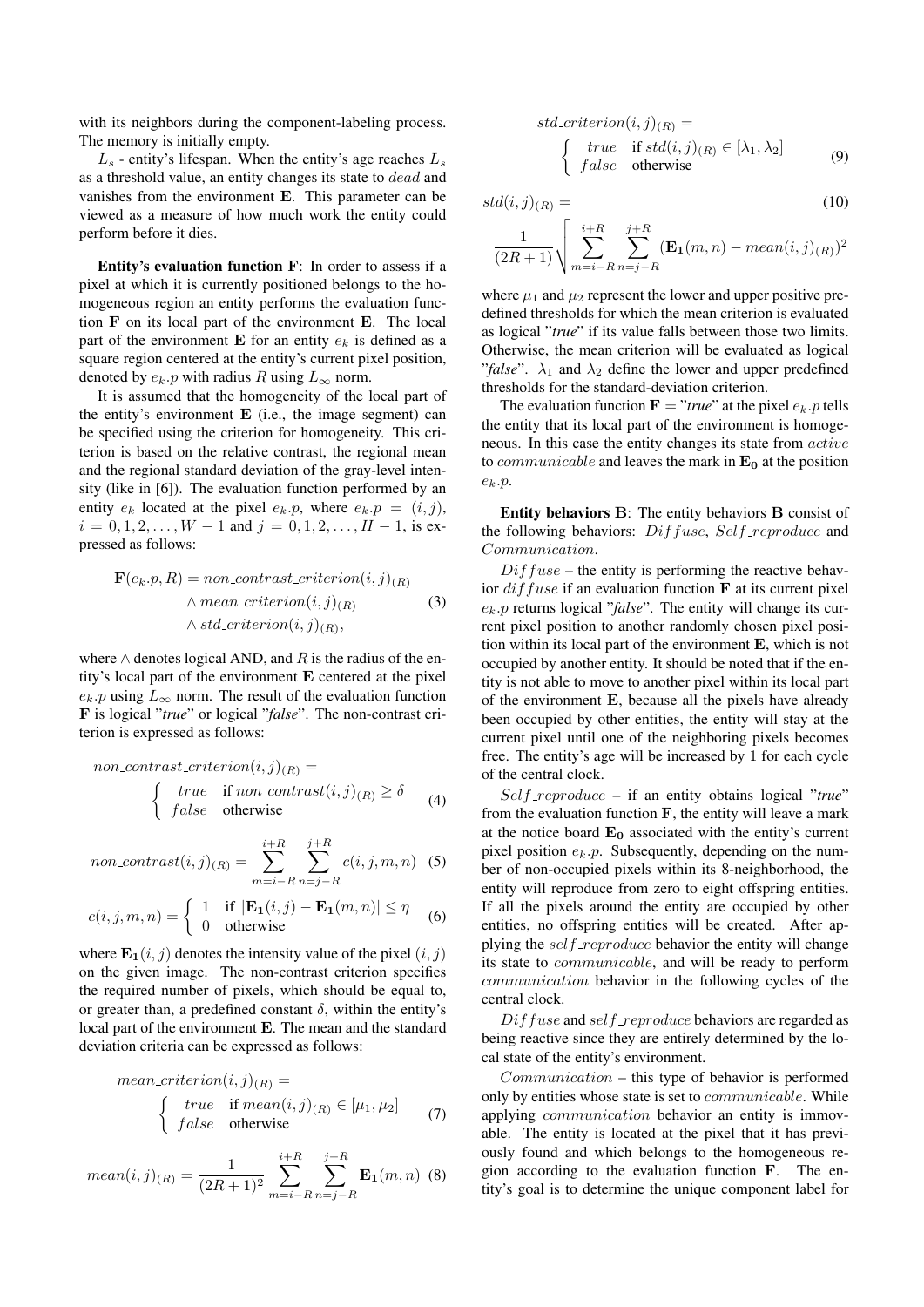the pixel at its current position  $e_k.p.$  Communication behavior consists of sending messages (send\_messages), processing messages (process messages) and receiving messages (receive messages). Communication includes all the neighboring entities located within the entity's 8 neighborhood. The message generated by the entity contains only a number computed from the pixel's position coordinates  $e_k$ . $p = (i, j)$  using row ordering (i.e., the content of the message is  $i \cdot W + j$ , where W is width of the image). This number is unique for each pixel position inside the image lattice since one pixel position can contain only one entity at a time. When the entity receives a message containing a number smaller than its current number computed from its pixel position or stored in its memory  $e_k \cdot m$ , the entity will store this number in its memory and also pass this number on as a message to all its neighbors. In the other case, messages containing a number greater than, or equal to, the number that is already stored in the entity's memory are not considered and will be discarded.

Through a number of central clock cycles, entities that belong to the same homogeneous region, by performing communication behavior, will get the same number stored in their memories. This number is unique for each component and represents a component label. After a predefined number of central clock cycles being inactive in the state communicable (i.e., not receiving any message), the entity will change its state to *sleep*.

# 3. The AOC based algorithm for imagecomponent labeling

An algorithm for AOC-based image-component labeling based on the previous description is given in Fig. 3.

The system A is initialized by clearing the notice board  $E_0$ , loading the image to  $E_1$  as well as loading the following parameters: initial number of entities N, entity lifespan  $L_s$ , entity local environment radius R, threshold limits  $\delta$  and  $\eta$  for relative non-contrast criterion, threshold limits  $\mu_1$  and  $\mu_2$  for region mean criterion, threshold limits  $\lambda_1$  and  $\lambda_2$  for standard deviation criterion. Initially, N entities are initialized by setting the following: the entity's internal state to active, the entity's age to zero, and the entity's position  $p$ to a random pixel within the image lattice sized  $W \times H$  that is not previously occupied by another entity. An entity also clears its memory and sets its lifespan  $L_s$ , which is constant and is equal for all the entities (Fig. 3; line  $1 - 6$ ).

An entity performs actions depending on its internal state and the characteristics of the local part of its environment. Every entity in the active state, in order to find a pixel that belongs to the homogeneous region and that has not been detected by any other entity, performs a sequence of actions that includes reading  $E_0$ , evaluating  $E_1$  with function F and writing the results back to the  $E_0$ . Depending on the results obtained from F, the entity applies the behaviors  $dif$  fuse and self-reproduce. After applying the self-reproduce behavior, the entity changes its internal state to communicable in which it repeatedly performs the behavior *communication* (Fig. 3; line  $9 - 31$ ). The activities within a cycle of the central clock are described (Fig. 3; line 8–35). *Behavior\_communication* for the entity  $e_i$  is described in Fig. 2. In every central clock cycle the entity in the state communicable has the ability to receive messages from its eight neighbors (receive\_messages). These messages are temporarily stored in entity's memory  $e_i.m$ . The entity processes the messages contained in the memory during each central clock cycle. For synchronization purposes the entity processes only those messages that were received in the previous cycle. While processing messages, the entity compares the numbers contained within each received message to the number stored in its memory, which is the smallest number so far. If a new smallest number is found, it is stored in the entity's memory and a message containing the new smallest number is forwarded to all the entity's neighbors. If the entity does not receive any message within  $W + H$  central clock cycles, where W and H are the width and height of the analyzed image, the entity will write the smallest number from its memory to the notice board  $E_0$ and change its internal state to sleep.

 $e_i.m \leftarrow e_i.receive\_messages()$  $e_i$ .process\_messages()  $e_i.\mathit{send}\_\mathit{messages}()$ if  $#$  of central clock cycles from the last received message  $>$  $H + W$  then  $e_i.write \mathbf{E_0}$ (the smallest number in memory  $e_i.m$ )  $e_i.internal\_state \leftarrow sleep$ 

end if

**Figure 2. Detailed description of behavior** communication

## 4. Experiments

The proposed AOC-based system has been implemented as a program simulator and it was run on a set of 250 images containing objects from "blocks world" [11]. The goal of the component labeling was to detect all the objects present in a given image and to assign every object a different label. The parameters used in the simulation are obtained from a subset of 30 images, and tested on the remaining 220 images. The simulation parameters are listed in Table 1.

| <b>Table 1. Simulation parameters</b>              |               |
|----------------------------------------------------|---------------|
| Parameter                                          | Value         |
| Initial number of entities (N)                     | 100           |
| Entity lifespan $(L_s)$                            | 10            |
| Local environment radius $(R)$                     | $\mathcal{E}$ |
| Relative contrast threshold $(\delta)$             | 10            |
| Relative contrast threshold $(\eta)$               | 25            |
| Region mean limits $[\mu_1, \mu_2]$                | [0, 255]      |
| Standard deviation limits $[\lambda_1, \lambda_2]$ | [0,20]        |

Initially, N entities are randomly distributed over the environment E. Fig. 4 shows a series of intermediate steps during the image segmentation and component labeling. Figure 4.a) represents an input gray-level image of size  $768 \times 576$ . In Fig. 4.b) the initial state of the environment E is shown: one hundred entities are distributed randomly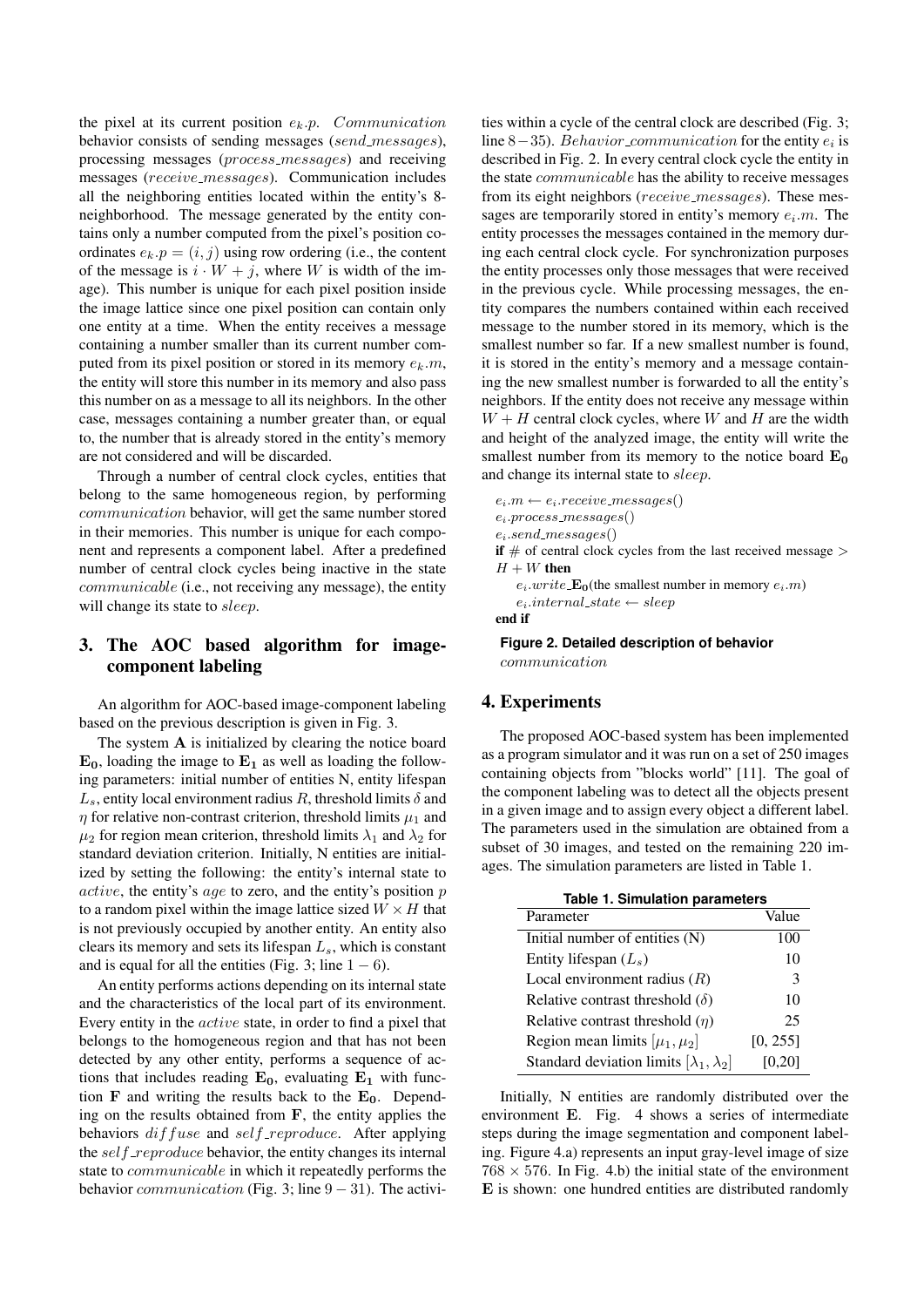1:  $\mathbf{E_0} \leftarrow 0$ ,  $\mathbf{E_1} \leftarrow image$  . clears all cells in the notice board and loads *image* 2: Load parameters: N,  $L_s$ , R,  $\delta$ ,  $\eta$ ,  $\mu_1$ ,  $\mu_2$ ,  $\lambda_1$ ,  $\lambda_2$ 3: Create N entities 4: for entity  $e_i$   $(i = 1, 2, 3, \ldots, N)$  do  $\rightarrow$  entity initialization 5:  $e_i$ :internal\_state ← active,  $e_i$ .age ← 0,  $e_i \cdot p$  ← random position,  $e_i \cdot m$  ← 0,  $e_i \cdot L_s$  ←  $L_s$ 6: end for 7:  $\mathbf{\Phi}(active)^{(0)} = \mathbf{N}$  and  $\mathbf{\Phi}(communicable)^{(0)} = 0$ ,  $cycle = 0$ 8: while  $\mathbf{\Phi}(active)^{(cycle)} > 0$  or  $\mathbf{\Phi}(communicable)^{(cycle)} > 0$  do 9: for entity  $e_i$  (i = 1, 2, 3, ...,  $N_{cycle}$ ) do  $N_{cycle}$  is number of entities in state active in cycle cycle 10: **if**  $e_i$  internal state = active **then** 11:  $e_i.read \cdot \text{Eq}(e_i, p)$  .  $e_i.read \cdot \text{Eq}(e_i, p)$  .  $e_i.read \cdot \text{Eq}(e_i, p)$ 12: **if**  $e_i$  is located at pixel not yet visited by any entity **then** 13:  $e_i \cdot \mathbf{F}(e_i, p, R)$  be evaluate entity's local part of environment **E** 14:  $e_i \cdot write \cdot \mathbf{E}_0(\text{write result of } \mathbf{F})$ 15: **if**  $e_i$  is located at pixel that belongs to homogeneous region then 16:  $e_i.behavior\_self\_reproduce()$ 17:  $e_i.internal\_state \leftarrow communicate$ 18: else 19:  $e_i.behavior\_diffuse()$  $20<sup>o</sup>$  end if  $21 \cdot$  else 22:  $e_i.behavor\_diffuse()$ 23: end if 24:  $e_i \cdot age = e_i \cdot age + 1$ 25: if  $e_i \cdot a q e > L_s$  then 26:  $e_i.internal\_state \leftarrow dead$ 27: end if 28: **else if**  $e_i$ .*internal\_state* = *communicable* **then** 29:  $e_i.behavior_{communication}()$   $\triangleright$  See Fig. 2. for detailed description of behavior communication 30: end if 31: end for 32: Remove all entities with  $internal\_state = dead$ 33: Add new entities generated in this cycle by behavior self-reproduce 34:  $cycle = cycle + 1$ 35: Evaluate  $\Phi(active)^{(cycle)}$  and  $\Phi(communicable)^{(cycle)}$ 36: end while

37: Notice board  $E_0$  contains final result (labeled components)

#### **Figure 3. AOC based algorithm for image component labeling**

over  $E_1$  (shown as white pixels).  $E_0$  is not shown. Fig. 4.c) shows the state of the system A at the central clock  $cycle = 10$ . The shown image is obtained by overlapping the layers  $E_0$  and  $E_1$ , where the square-like regions represent parts of the image that have been marked as homogeneous by the entities so far. Fig. 4.d) represents the state of the environment at  $cycle = 30$ . It can be seen that the number of entities in the state active has increased, but the number of entities in the state communicable has increased a great deal. This is due to the region mean criterion limits  $\mu_1$  and  $\mu_2$ , set as 0 and 255, respectively. In this particular case the region mean criterion is not important, which allows us to obtain a whole image segmented, including all the objects and the background. Only the parts of the image that are very inhomogeneous, like the borders between the objects or the textures with steep gradients, are not segmented. Otherwise, if it is necessary to detect only one type of objects within a known or experimentally determined range of intensity values, the region mean limits could be set accordingly. Fig. 4.e) shows the state of the environment at  $cycle = 141$ , when there are no entities with the internal state *active*. However, all the remaining entities are in the state communicable, which means that at this phase of activity, the entities only perform communication behavior in order to determine the unique component labels for the detected homogeneous regions. At the  $cycle = 230$ no entities in the state active, nor the state communicable remain in the system A, which means according to the evaluation function F that this state of the system is considered as the end of the image-component labeling process. During this cycle all the entities, immediately before changing the internal state to sleep, wrote the smallest number from their memories to the notice board  $E_0$ . Fig. 4.f) depicts the final result of the image-component labeling.  $E_0$  contains five different labels, which mean that four objects and the background have been detected.

During the experiments the initial number of entities was varied between 100 and 50000 (0.022% to 11.3% of the number of total image pixels), while the entity lifespan was constant  $(L_s = 10)$ . We have noticed that, depending on the set parameters for the relative contrast, the regional mean and standard deviation, if many pixels satisfy the entity evaluation function  $\bf{F}$  then it is better to initially have a larger number of entities, since in that case the